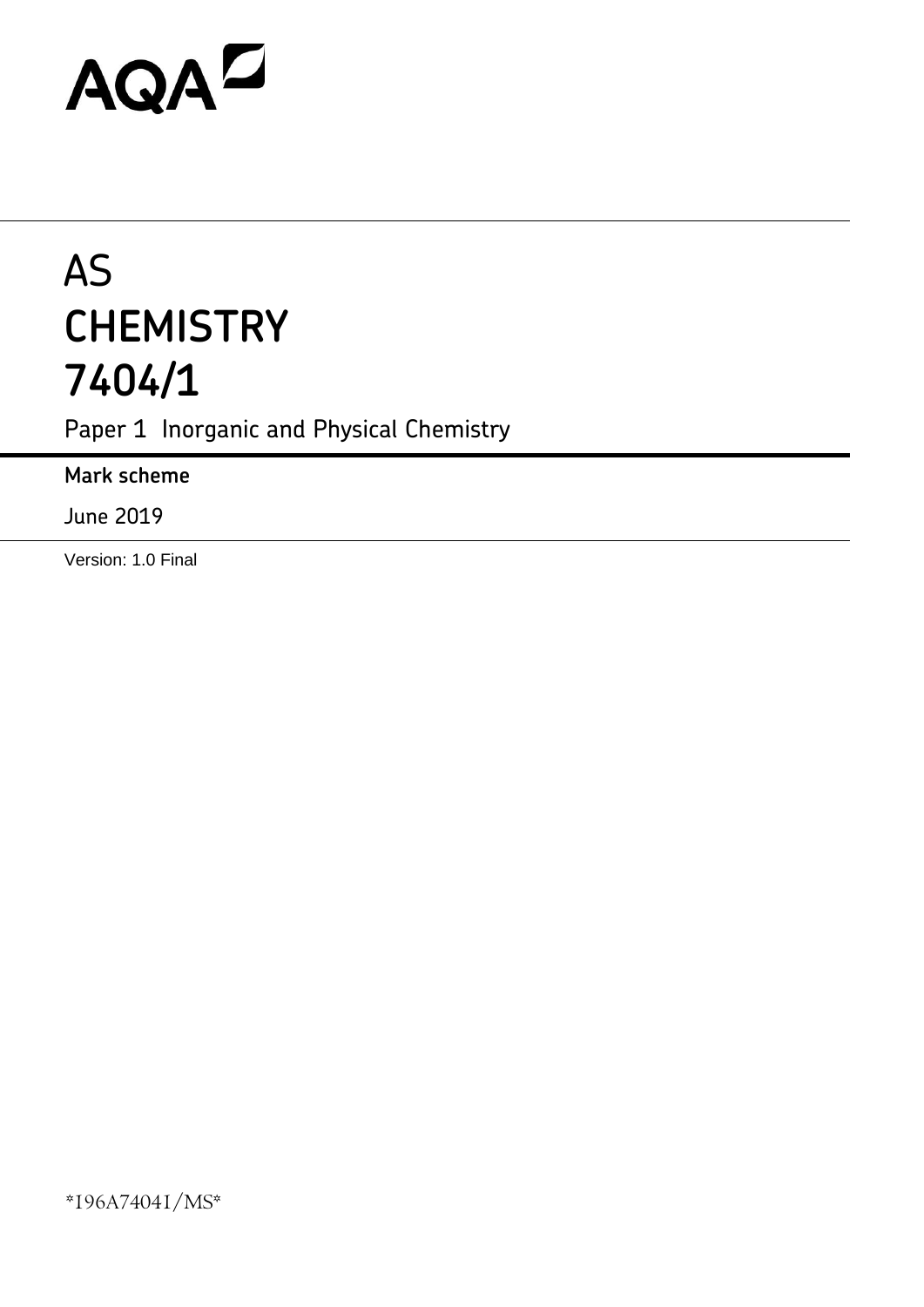Mark schemes are prepared by the Lead Assessment Writer and considered, together with the relevant questions, by a panel of subject teachers. This mark scheme includes any amendments made at the standardisation events which all associates participate in and is the scheme which was used by them in this examination. The standardisation process ensures that the mark scheme covers the students' responses to questions and that every associate understands and applies it in the same correct way. As preparation for standardisation each associate analyses a number of students' scripts. Alternative answers not already covered by the mark scheme are discussed and legislated for. If, after the standardisation process, associates encounter unusual answers which have not been raised they are required to refer these to the Lead Assessment Writer.

It must be stressed that a mark scheme is a working document, in many cases further developed and expanded on the basis of students' reactions to a particular paper. Assumptions about future mark schemes on the basis of one year's document should be avoided; whilst the guiding principles of assessment remain constant, details will change, depending on the content of a particular examination paper.

Further copies of this mark scheme are available from aqa.org.uk

Copyright © 2019 AQA and its licensors. All rights reserved.

AQA retains the copyright on all its publications. However, registered schools/colleges for AQA are permitted to copy material from this booklet for their own internal use, with the following important exception: AQA cannot give permission to schools/colleges to photocopy any material that is acknowledged to a third-party even for internal use within the centre.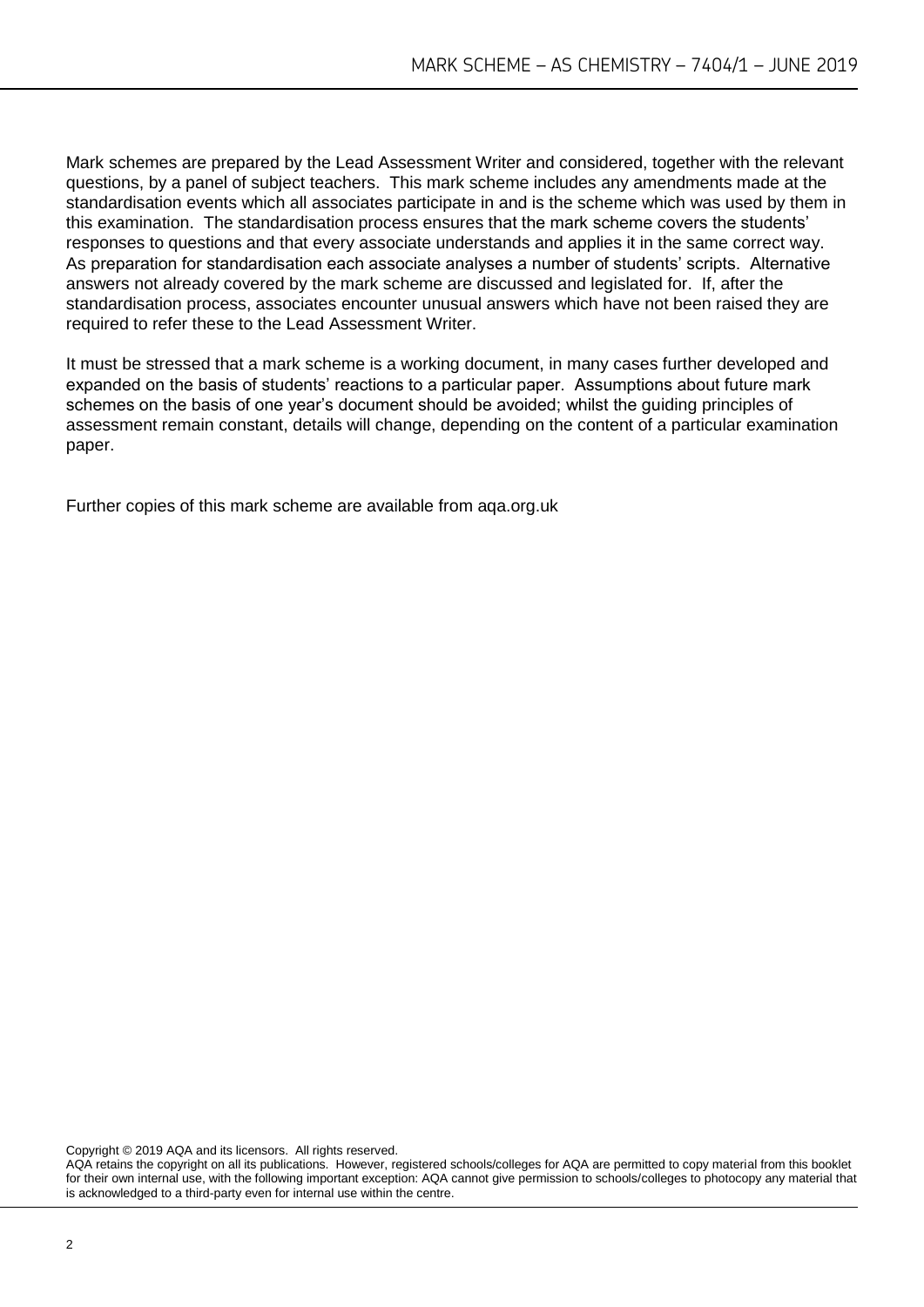### Level of response marking instructions

Level of response mark schemes are broken down into levels, each of which has a descriptor. The descriptor for the level shows the average performance for the level. There are marks in each level.

Before you apply the mark scheme to a student's answer read through the answer and annotate it (as instructed) to show the qualities that are being looked for. You can then apply the mark scheme.

#### Step 1 Determine a level

Start at the lowest level of the mark scheme and use it as a ladder to see whether the answer meets the descriptor for that level. The descriptor for the level indicates the different qualities that might be seen in the student's answer for that level. If it meets the lowest level then go to the next one and decide if it meets this level, and so on, until you have a match between the level descriptor and the answer. With practice and familiarity you will find that for better answers you will be able to quickly skip through the lower levels of the mark scheme.

When assigning a level you should look at the overall quality of the answer and not look to pick holes in small and specific parts of the answer where the student has not performed quite as well as the rest. If the answer covers different aspects of different levels of the mark scheme you should use a best fit approach for defining the level and then use the variability of the response to help decide the mark within the level, ie if the response is predominantly level 3 with a small amount of level 4 material it would be placed in level 3 but be awarded a mark near the top of the level because of the level 4 content.

#### Step 2 Determine a mark

Once you have assigned a level you need to decide on the mark. The descriptors on how to allocate marks can help with this. The exemplar materials used during standardisation will help. There will be an answer in the standardising materials which will correspond with each level of the mark scheme. This answer will have been awarded a mark by the Lead Examiner. You can compare the student's answer with the example to determine if it is the same standard, better or worse than the example. You can then use this to allocate a mark for the answer based on the Lead Examiner's mark on the example.

You may well need to read back through the answer as you apply the mark scheme to clarify points and assure yourself that the level and the mark are appropriate.

Indicative content in the mark scheme is provided as a guide for examiners. It is not intended to be exhaustive and you must credit other valid points. Students do not have to cover all of the points mentioned in the Indicative content to reach the highest level of the mark scheme.

An answer which contains nothing of relevance to the question must be awarded no marks.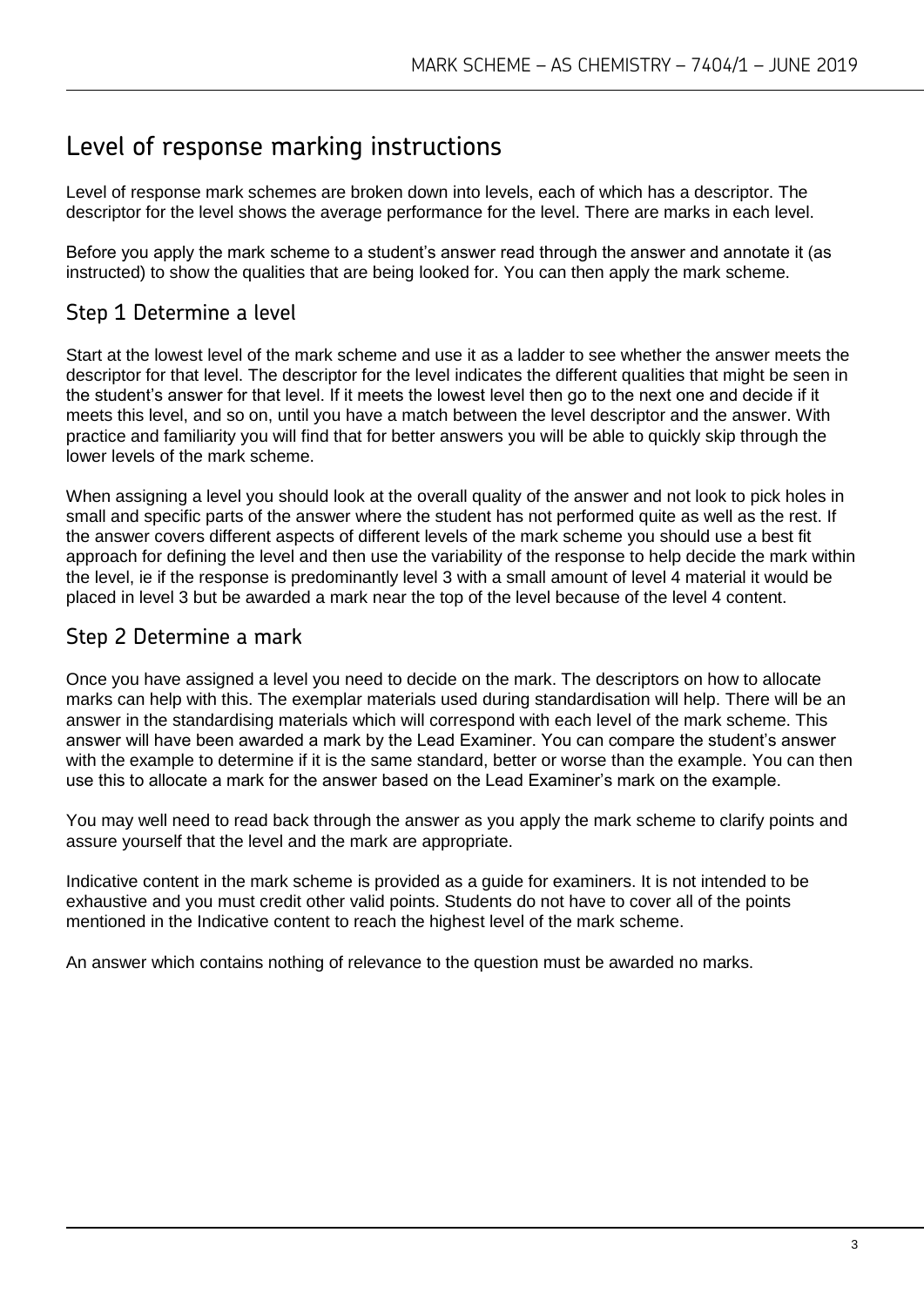| Question |                                                                                                                      | <b>Marking guidance</b> |                                                                                                                                                                              | <b>Additional Comments/Guidelines</b>                                                             | <b>Mark</b> |
|----------|----------------------------------------------------------------------------------------------------------------------|-------------------------|------------------------------------------------------------------------------------------------------------------------------------------------------------------------------|---------------------------------------------------------------------------------------------------|-------------|
| 01.1     | Fluoride ion has (two) fewer protons/lower nuclear charge<br>Weaker attraction between nucleus and (outer) electrons |                         | Do not allow fluorine, but allow fluorine ion<br>Any reference to different numbers of electrons in<br>the ions loses M1<br>Allow answers in terms of sodium jon but must be | 1                                                                                                 |             |
|          |                                                                                                                      |                         |                                                                                                                                                                              | explicit.<br>Ignore references to atomic radius                                                   |             |
|          | (Electrostatic) forces of attraction between oppositely charged<br>ions/Na <sup>+</sup> and F <sup>-</sup>           |                         |                                                                                                                                                                              | Mention of IMF, covalent, macromolecular, metallic,<br>electronegativity of ions loses both marks |             |
| 01.2     | Lots of energy needed to overcome/break forces                                                                       |                         |                                                                                                                                                                              | Allow strong ionic bonding<br>Allow strong forces/bonds of attraction (need to be<br>broken)      |             |
|          | Type of Bond: Coordinate bond / dative (covalent) bond                                                               |                         |                                                                                                                                                                              | If just covalent, then do not award M1 but mark on                                                |             |
| 01.3     | Explanation: A (lone) pair of electrons is donated from F                                                            |                         |                                                                                                                                                                              | Allow both electrons (in the shared pair) come from<br>F                                          |             |
|          | Shape                                                                                                                |                         |                                                                                                                                                                              | Lone pairs on $H_2F^+$ are essential (can be shown in<br>lobes)                                   |             |
|          |                                                                                                                      |                         |                                                                                                                                                                              | Ignore missing charges                                                                            |             |
| 01.4     |                                                                                                                      |                         |                                                                                                                                                                              |                                                                                                   |             |
|          | Name of shape                                                                                                        | Octahedral              | Bent / V-shaped /<br>angular                                                                                                                                                 | Mark independently                                                                                |             |
|          |                                                                                                                      |                         |                                                                                                                                                                              |                                                                                                   |             |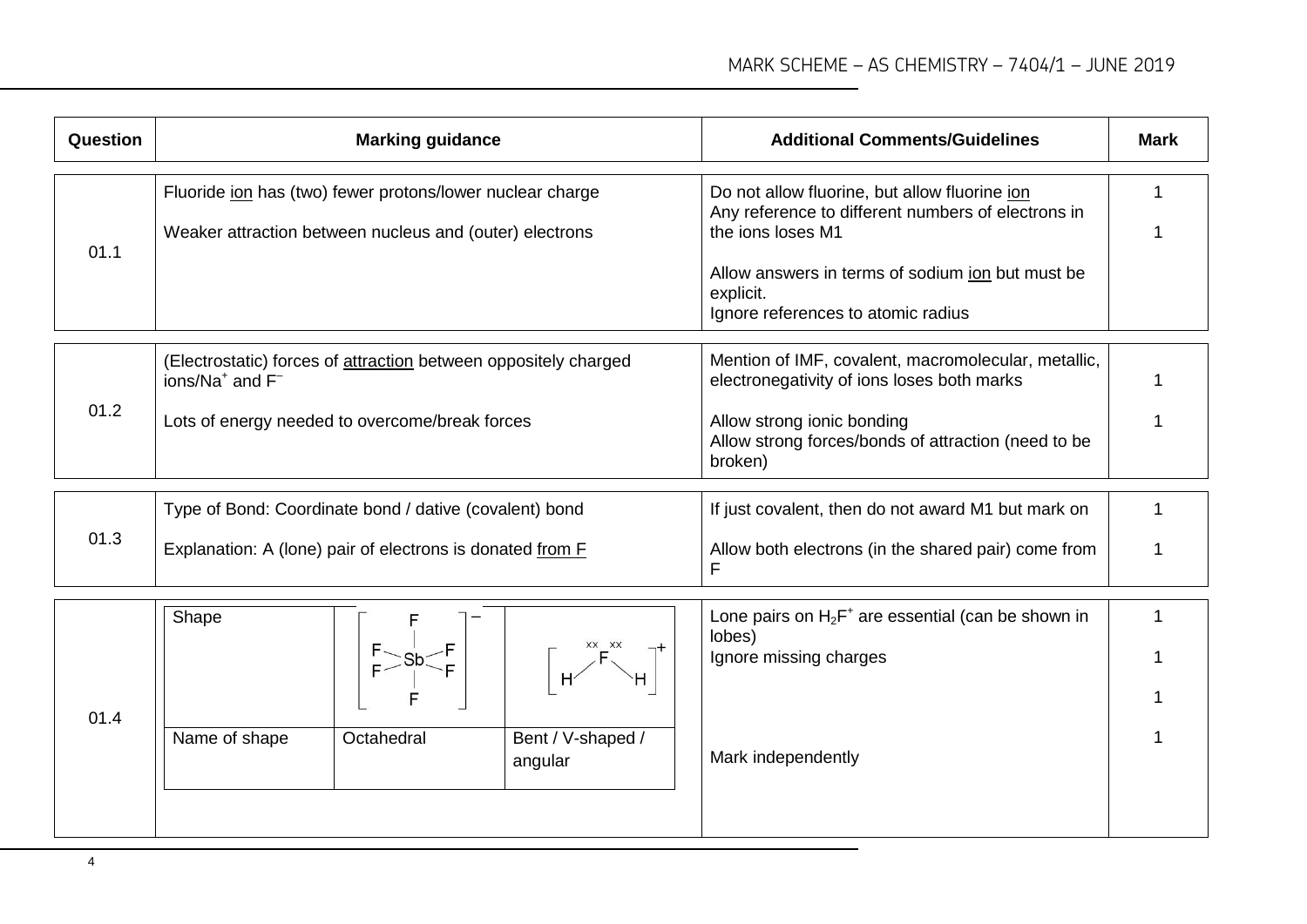|      | $\Delta H = \sum \Delta H(Bonds broken) - \sum \Delta H(Bonds Formed)$<br>$-179 = 2(412) + 837 + 2(562) - [348 + 4(412) + 2(C-F)]$ | Allow M1 if 2785 and 1996 seen<br>(or allow M1 if 1961 and 1172 seen) |  |
|------|------------------------------------------------------------------------------------------------------------------------------------|-----------------------------------------------------------------------|--|
| 01.5 | $-179 = 2785 - (1996 + 2(C-F))$                                                                                                    |                                                                       |  |
|      | $2(C-F) = 968$                                                                                                                     | M3 consequential on any M2 if it is clear that M2 is                  |  |
|      | $C-F = 484$                                                                                                                        | for $2(C-F)$                                                          |  |
|      |                                                                                                                                    | $-484$ scores 2                                                       |  |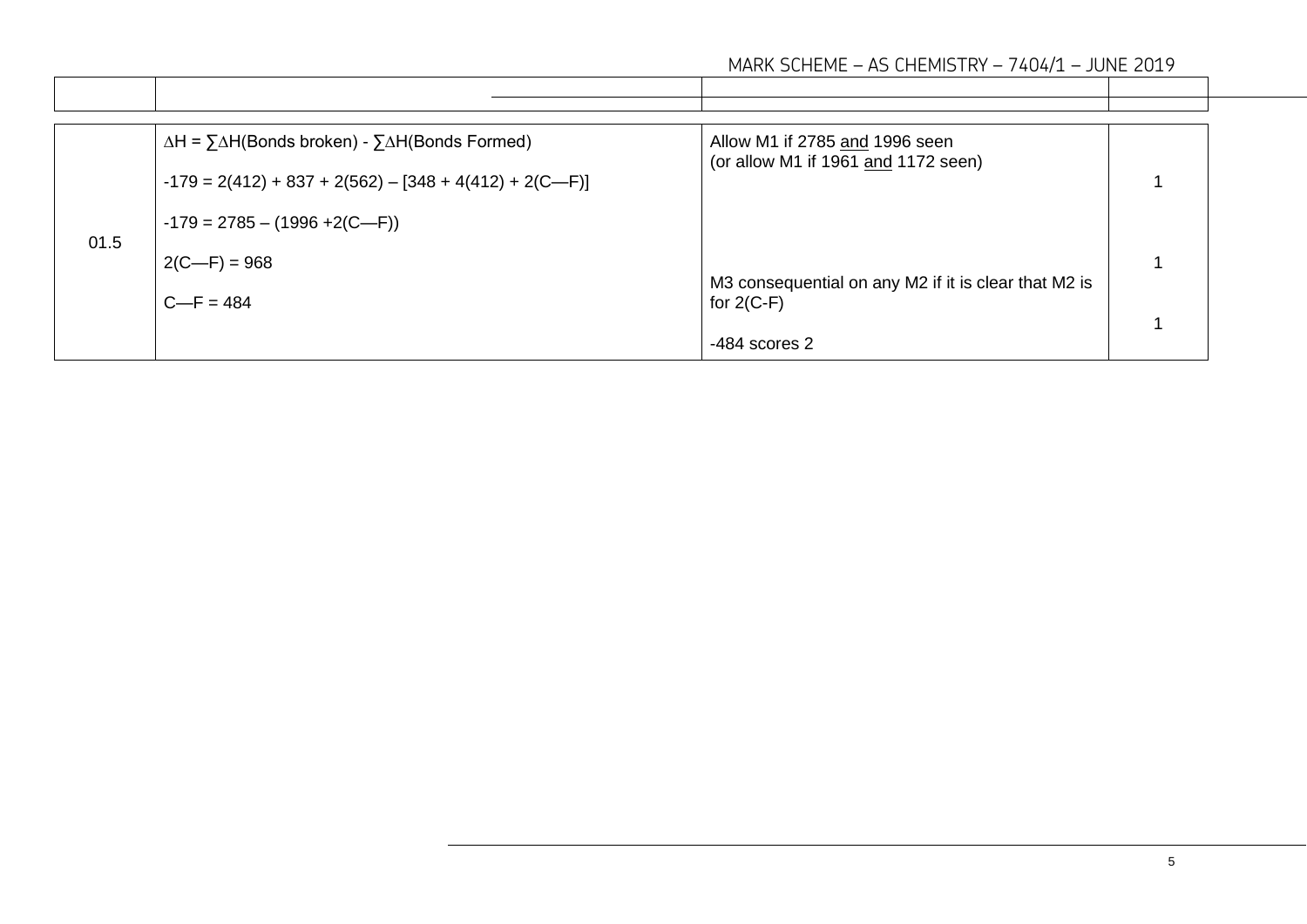#### MARK SCHEME – AS CHEMISTRY – 7404/1 – JUNE 2019

| Question | <b>Marking guidance</b>                                                                    | <b>Additional Comments/Guidelines</b>                                                                                                                                                    | <b>Mark</b> |
|----------|--------------------------------------------------------------------------------------------|------------------------------------------------------------------------------------------------------------------------------------------------------------------------------------------|-------------|
|          | (Sample is) dissolved (in a volatile solvent)                                              | Allow named solvent (eg water/methanol)                                                                                                                                                  |             |
|          | (Injected through) needle/nozzle/capillary at high voltage/positively<br>charged           | Ignore pressure                                                                                                                                                                          |             |
| 02.1     | Each molecule/particle gains a proton/H <sup>+</sup>                                       | Allow M3 from a suitable equation (ignore state)<br>symbols)<br>Do not allow atoms gain a proton for M3<br>Ignore references to electron gun ionisation<br>Mark each point independently |             |
| 02.2     | $C_3H_6O_2N^+$ / $C_3H_5O_2NH^+$                                                           | Must be charged                                                                                                                                                                          |             |
| 02.3     | $Ge(g) + e^- \rightarrow Ge^+(g) + 2e^-$<br><b>OR</b><br>$Ge(g) \rightarrow Ge^+(g) + e^-$ | State symbols essential                                                                                                                                                                  |             |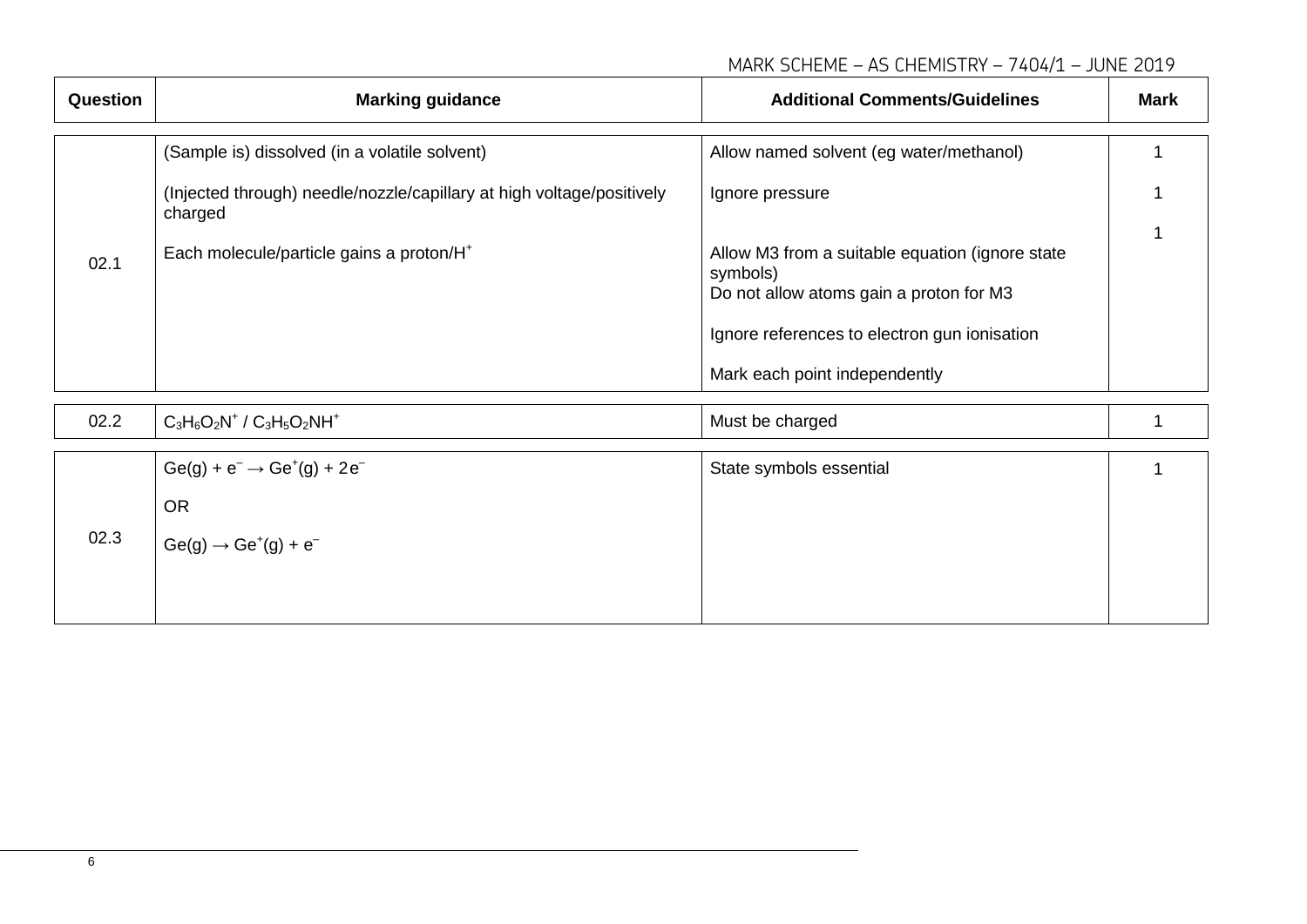MARK SCHEME – AS CHEMISTRY – 7404/1 – JUNE 2019

|      | M1 v = length/t = 0.96 / 4.654 x 10 $^{-6}$                                                         | Notes:                                |  |
|------|-----------------------------------------------------------------------------------------------------|---------------------------------------|--|
|      | $v = 206274$ m s <sup>-1</sup>                                                                      | $M1 = working (or answer)$            |  |
|      | $m = 2KE/v^2$                                                                                       |                                       |  |
|      | M2 mass of one ion = $1.146 \times 10^{-25}$ kg                                                     | $M2$ = answer conseq on M1            |  |
| 02.4 | M3 mass of 1 mole ions = $1.146 \times 10^{-25} \times 6.022 \times 10^{23} = (0.06901 \text{ kg})$ | $M3 = M2 \times 6.022 \times 10^{23}$ |  |
|      | M4<br>$= 69(.01)$ g                                                                                 | $M4 = M3 \times 1000$                 |  |
|      |                                                                                                     | M3/M4 could be in either order        |  |
|      | M5 mass number = $69$                                                                               | M5 must have whole number for mass no |  |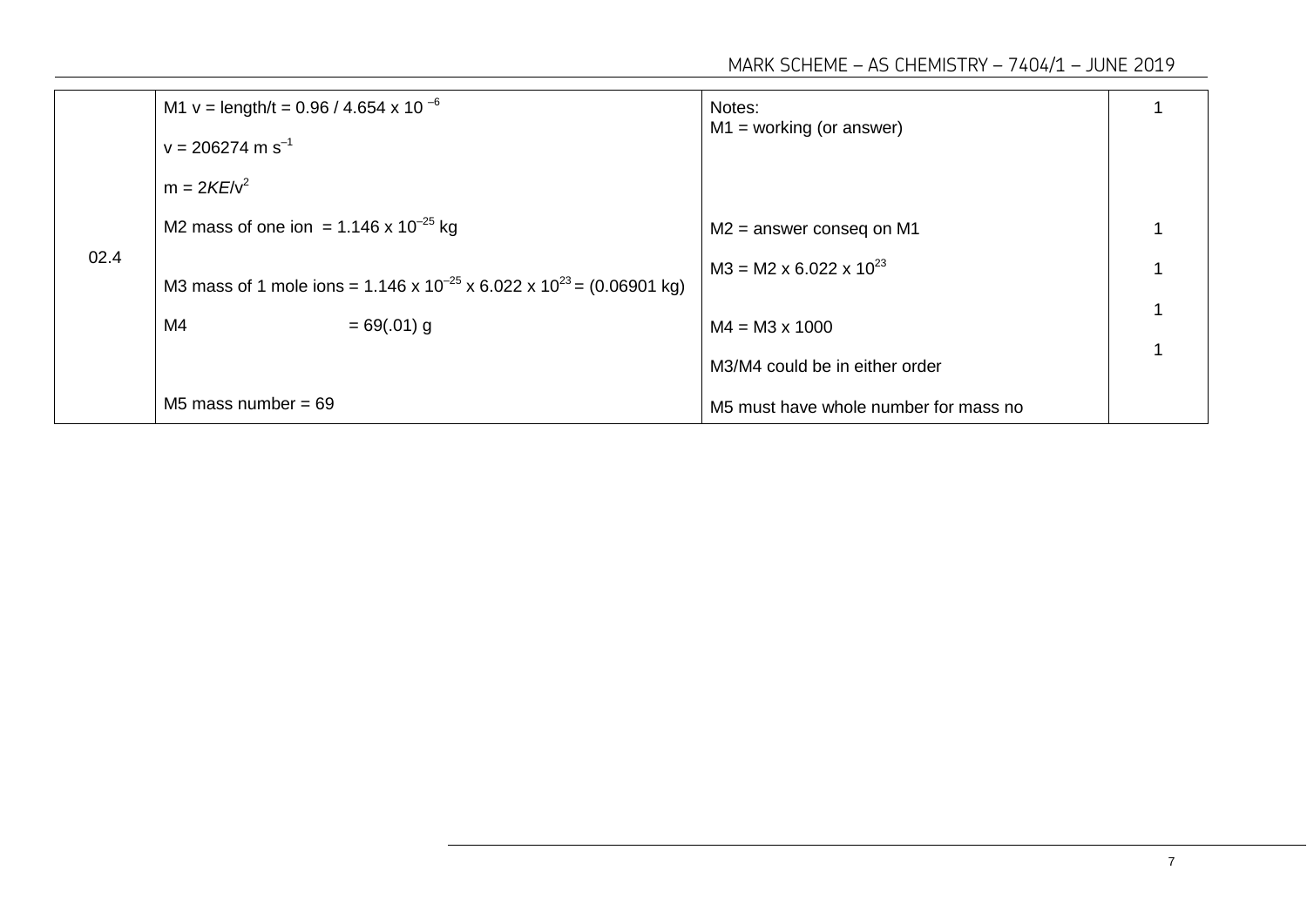| Question | <b>Marking guidance</b>                                                                                                                                                                                            | <b>Additional Comments/Guidelines</b>                                                                                                                                                                                                                                                                                                                               | <b>Mark</b> |
|----------|--------------------------------------------------------------------------------------------------------------------------------------------------------------------------------------------------------------------|---------------------------------------------------------------------------------------------------------------------------------------------------------------------------------------------------------------------------------------------------------------------------------------------------------------------------------------------------------------------|-------------|
| 03.1     | $(1s2) 2s2 2p6 3s2 3p6 3d5 4s1$<br>Or<br>$(1s2) 2s2 2p6 3s2 3p6 4s1 3d5$                                                                                                                                           | Ignore commas<br>Do not penalise capitals and subscripts                                                                                                                                                                                                                                                                                                            | 1           |
| 03.2     | $^{57}_{26}Fe$                                                                                                                                                                                                     | Allow mass number and atomic number on RHS of Fe                                                                                                                                                                                                                                                                                                                    | 1           |
| 03.3     | % of 4th isotope = $3.6$<br>$M2$ :<br>$(52 \times 82.8) + (53 \times 10.9) + (54 \times 2.7) + (3.6x) = 52.09$<br>100<br>$M3$ :<br>$x = 49.97 \text{ OR}$<br>$179.9 = 3.6 x$ and $x = 50$<br>(evidence of working) | Allow alternative methods<br>M <sub>2</sub><br>$(52 \times 82.8) + (53 \times 10.9) + (54 \times 2.7) + (50 \times 3.6) = 5209$<br>M <sub>3</sub><br>$A_r = 5209/100 = 52.09$<br>Or<br>M <sub>2</sub><br>$(52 \times 82.8) + (53 \times 10.9) + (54 \times 2.7) + (50x) = 52.09$<br>100<br>M3 awarded for $50x = 179.9$ and then $x = 3.6$<br>(evidence of working) | $\mathbf 1$ |
| 03.4     | $+6$ / VI / six / 6+                                                                                                                                                                                               |                                                                                                                                                                                                                                                                                                                                                                     | 1           |
| 03.5     | $21^{-} \rightarrow I_{2} + 2e^{-}$                                                                                                                                                                                | Allow multiples / ignore ss                                                                                                                                                                                                                                                                                                                                         | 1           |
| 03.6     | $Cr_2O_7^{2-}$ + 14H <sup>+</sup> + 6e <sup>-</sup> $\rightarrow$ 2Cr <sup>3+</sup> + 7H <sub>2</sub> O                                                                                                            | Allow multiples / ignore ss                                                                                                                                                                                                                                                                                                                                         | 1           |
| 03.7     | $Cr_2O_7^{2-}$ + 14H <sup>+</sup> + 6I <sup>-</sup> $\rightarrow$ 2Cr <sup>3+</sup> + 7H <sub>2</sub> O + 3I <sub>2</sub>                                                                                          | Allow multiples / ignore ss<br>Allow<br>$Cr_2O_7^{2-}$ + 14H <sup>+</sup> + 8l <sup>-</sup> $\rightarrow$ 2Cr <sup>2+</sup> + 7H <sub>2</sub> O + 4l <sub>2</sub> as ecf to<br>03.6                                                                                                                                                                                 |             |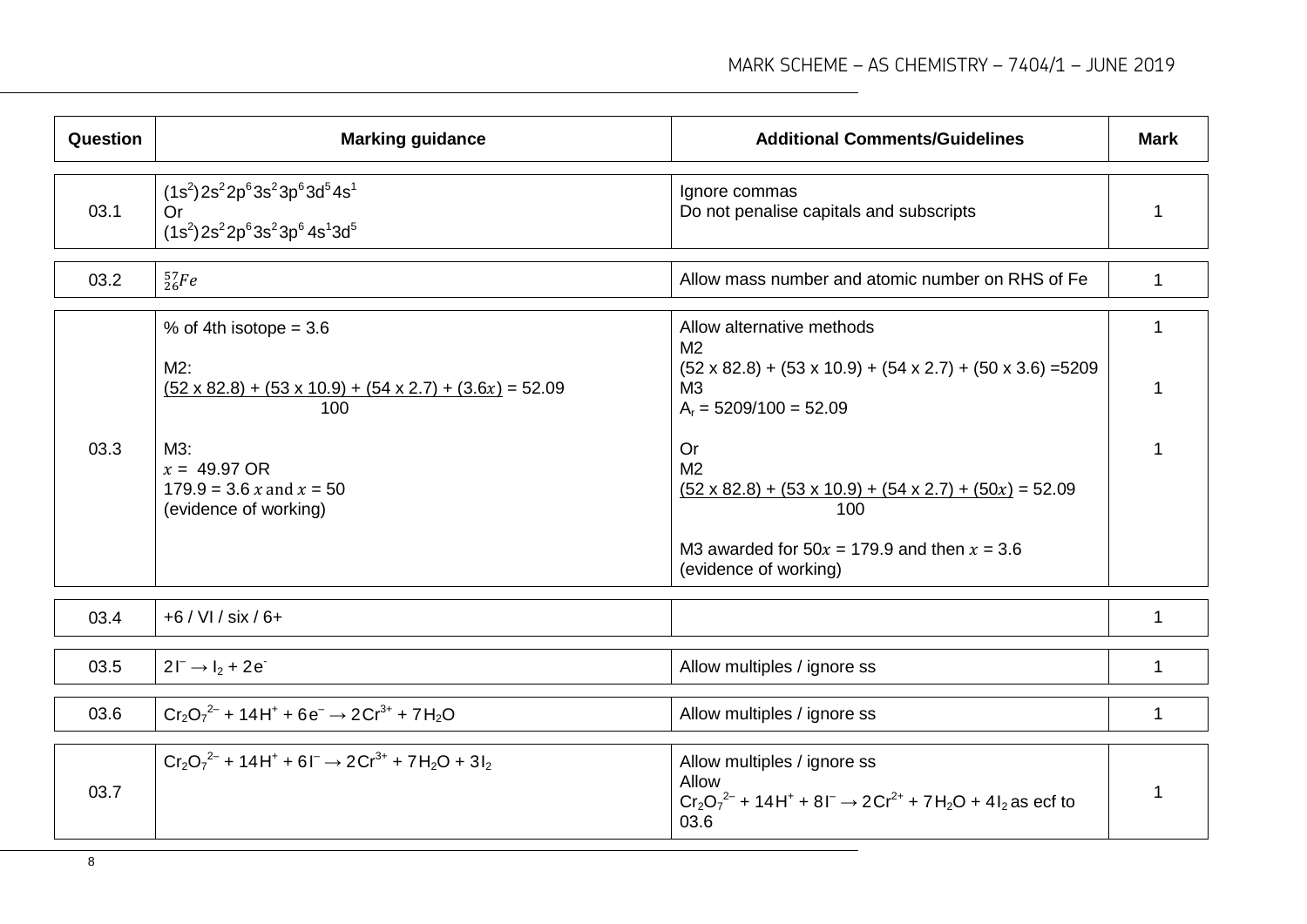| <b>Question</b> | <b>Marking guidance</b>                                                                                                                                                                                                                                                                                                                                                                                                                                                                                                                                               | <b>Mark</b> | <b>Comments</b>                                                                                                                                                                                                                                                                         |  |
|-----------------|-----------------------------------------------------------------------------------------------------------------------------------------------------------------------------------------------------------------------------------------------------------------------------------------------------------------------------------------------------------------------------------------------------------------------------------------------------------------------------------------------------------------------------------------------------------------------|-------------|-----------------------------------------------------------------------------------------------------------------------------------------------------------------------------------------------------------------------------------------------------------------------------------------|--|
| 04              | This question is marked using levels of response.                                                                                                                                                                                                                                                                                                                                                                                                                                                                                                                     |             | <b>Indicative Chemistry Content</b>                                                                                                                                                                                                                                                     |  |
|                 | Level 3: ALL Stages with matching justifications<br>All stages are covered and the explanation of each stage is generally correct and<br>virtually complete.<br>Answer is well structured with no repetition or irrelevant points. Accurate and clear<br>expression of ideas with no errors in use of technical terms.                                                                                                                                                                                                                                                | $5-6$       | Stage 1: General Trend (Li $\rightarrow$ Ne)<br>1a.1st IE increases<br>1b. More protons/increased<br>nuclear charge<br>1c. Electrons in same energy level<br>/ shell<br>1d. No extra/similar shielding                                                                                  |  |
|                 | Level 2: TWO Stages with matching justifications OR THREE Stages with<br>incomplete justifications.<br>All stages are covered but the explanation of each stage may be incomplete or may<br>contain inaccuracies OR two stages are covered and the explanations are generally<br>correct and virtually complete.<br>Answer shows some attempt at structure<br>Ideas are expressed with reasonable clarity with, perhaps, some repetition or some<br>irrelevant points.<br>Some minor errors in use of technical terms.                                                | $3 - 4$     | 1e.Stronger attraction between<br>nucleus and outer e OR outer e<br>closer to nucleus (ignore radius<br>decreases)<br>Stage 2: Deviation Be $\rightarrow$ B<br>2a.B lower than Be<br>2b.Outer electron in (2)p<br>2c. higher in energy than (2)s<br>If AI vs Mg then do not award 2a or |  |
|                 | Level 1: ONE Stage with matching justification OR TWO Stages with<br>incomplete justifications<br>Two stages are covered but the explanation of each stage may be incomplete or<br>may contain inaccuracies, OR only one stage is covered but the explanation is<br>generally correct and virtually complete.<br>Answer includes isolated statements but these are not presented in a logical order<br>or show confused reasoning.<br>Answer may contain valid points which are not clearly linked to an argument<br>structure. Errors in the use of technical terms. | $1 - 2$     | 2 <sub>b</sub><br>Stage 3: Deviation $N \rightarrow O$<br>3a.O lower than N<br>3b.2 electrons in (2)p need to pair<br>3c.pairing causes repulsion (do<br>not award if it is clear reference to<br>repulsion is in s orbital)<br>If S vs P then do not award 3a or 3b                    |  |
|                 | Level 0<br>Insufficient correct chemistry to gain a mark.                                                                                                                                                                                                                                                                                                                                                                                                                                                                                                             | 0           |                                                                                                                                                                                                                                                                                         |  |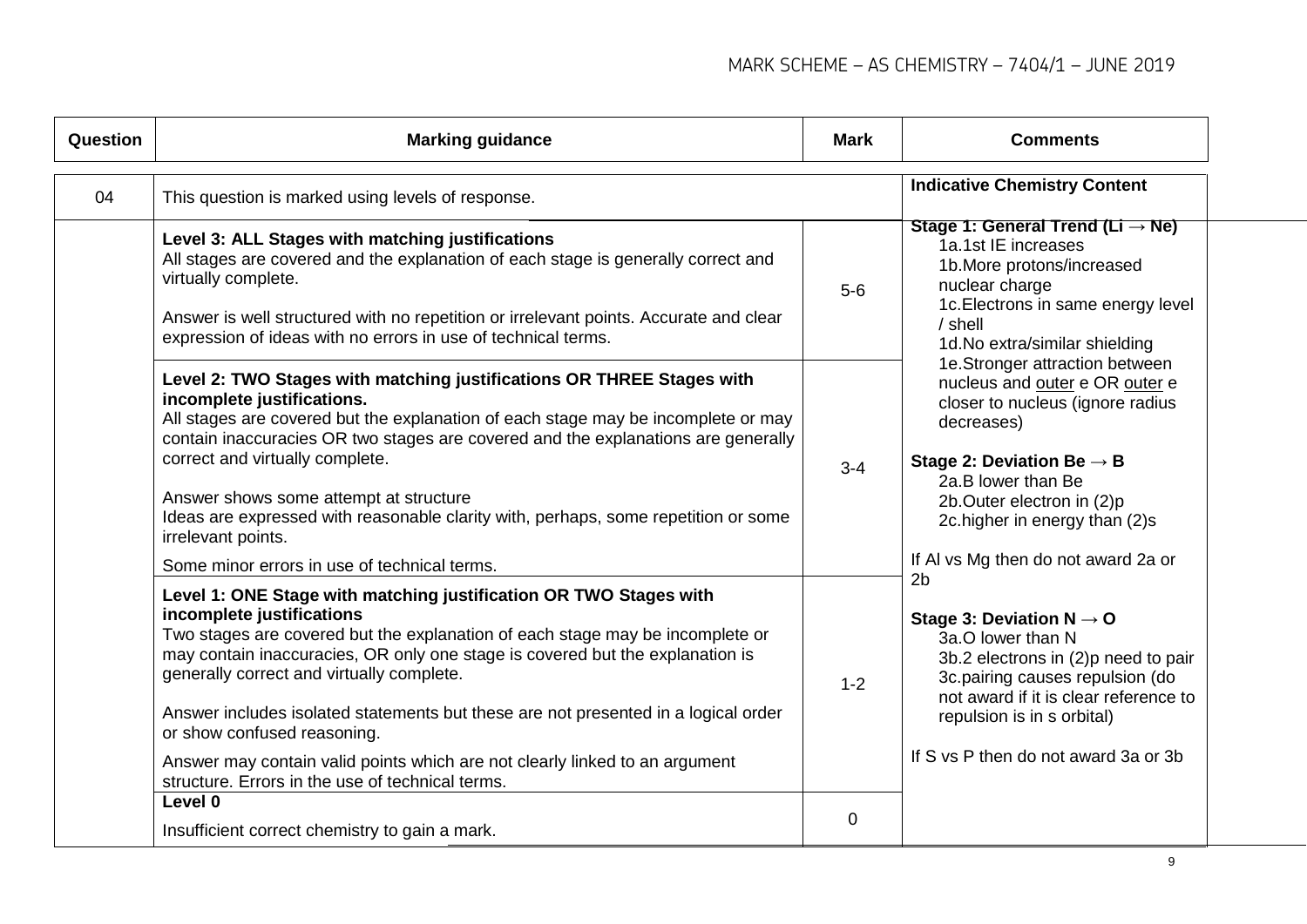| Question | <b>Marking guidance</b>                                                                                                                                                                                                                                                                                       | <b>Additional Comments/Guidelines</b>                                                                                                                                                                                                                                                                                                                                                                                                                 | <b>Mark</b> |
|----------|---------------------------------------------------------------------------------------------------------------------------------------------------------------------------------------------------------------------------------------------------------------------------------------------------------------|-------------------------------------------------------------------------------------------------------------------------------------------------------------------------------------------------------------------------------------------------------------------------------------------------------------------------------------------------------------------------------------------------------------------------------------------------------|-------------|
| 05.1     | Amount of Nitrogen monoxide = 1.15 mol<br>Amount of Chlorine = $0.825$ mol                                                                                                                                                                                                                                    | Answers to min 2sf                                                                                                                                                                                                                                                                                                                                                                                                                                    | 1           |
| 05.2     | $K_c = \frac{[NOCI]^2}{[NO]^2 [Cl_2]}$                                                                                                                                                                                                                                                                        |                                                                                                                                                                                                                                                                                                                                                                                                                                                       | 1           |
| 05.3     | 1.32 x 10 <sup>-2</sup> = $\frac{\text{[NOCI]}^2}{\left[0.85/0.800\right]^2 \left[0.458/0.800\right]}$<br>[NOCl] <sup>2</sup> =8.53 x 10 <sup>-3</sup> mol <sup>2</sup> dm <sup>-6</sup><br>[NOCl] = $0.0924$ mol dm <sup>-3</sup><br>$n(NOCl) = 0.0924 \times 0.800 = 0.0739$ mol<br>(answer to 2sf or more) | $M1$ = divides mole quantities by 0.800<br>$M2$ = evaluates [NOCl] <sup>2</sup><br>$M3 = \sqrt{M2}$<br>$MA = M3 \times 0.800$ (allow ecf on an incorrect volume<br>used in M1)<br>If no division in M1 then max 3<br>$M2 = 4.37 \times 10^{-3}$<br>$M3 = 0.0661$ mol dm <sup>-3</sup><br>$M4 = 0.0529$ mol<br>If Kc upside down then can still score 4<br>$M1$ = divides mole quantities by 0.800<br>$M2 = 48.96$<br>$M3 = 7.00$ mol dm <sup>-3</sup> |             |
|          |                                                                                                                                                                                                                                                                                                               | $M4 = 0.600$ mol<br>Incorrect rearrangement loses M2                                                                                                                                                                                                                                                                                                                                                                                                  |             |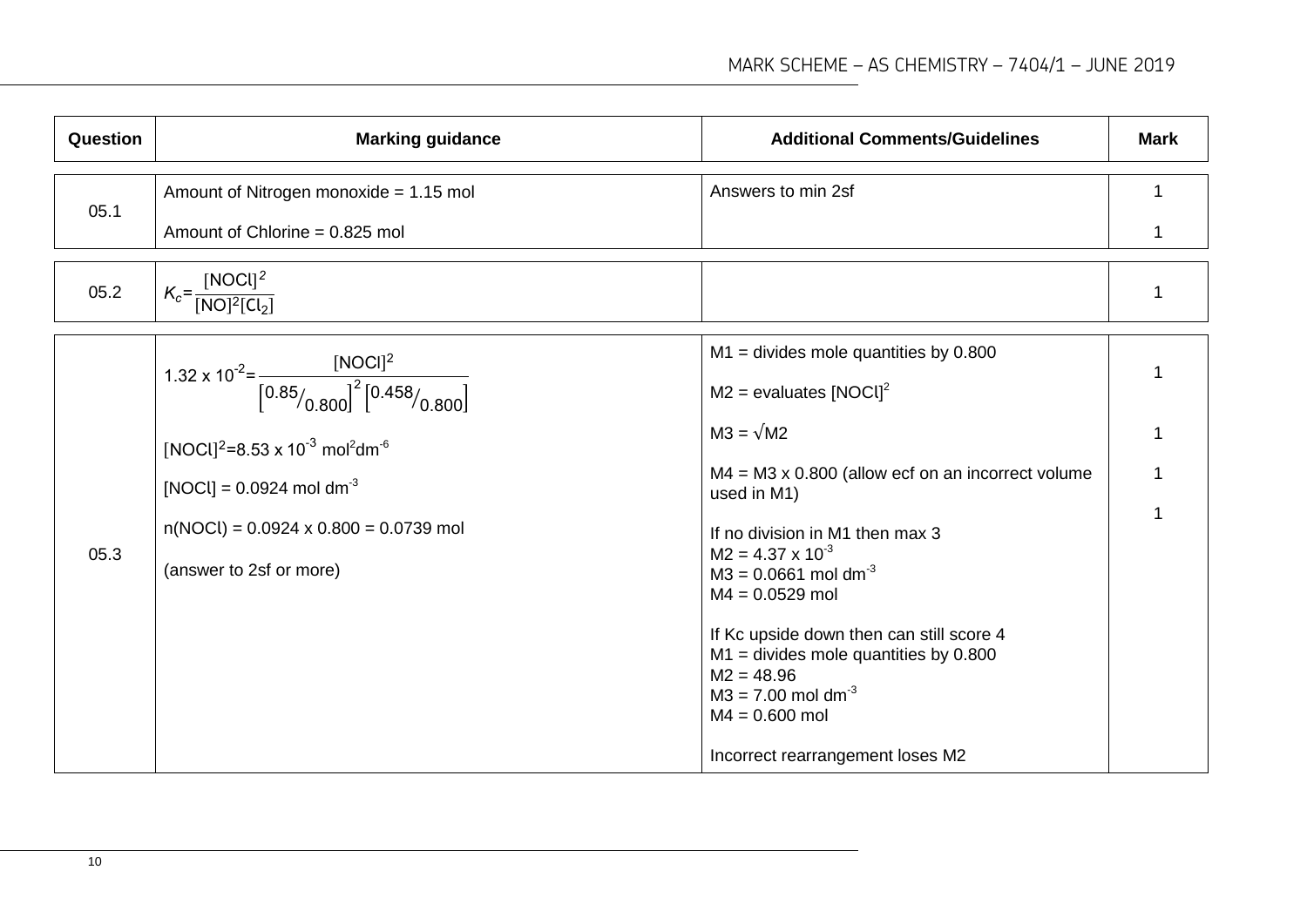| Question | <b>Marking guidance</b>                                                                                                                             | <b>Additional Comments/Guidelines</b>                                                                                                                                                              | <b>Mark</b> |
|----------|-----------------------------------------------------------------------------------------------------------------------------------------------------|----------------------------------------------------------------------------------------------------------------------------------------------------------------------------------------------------|-------------|
|          | Average titre = $26.45$ cm <sup>3</sup>                                                                                                             | $M1$ = average of concordant titres                                                                                                                                                                |             |
|          | $n(NaOH) = (25 \times 0.112 / 1000) = 2.80 \times 10^{-3}$ mol                                                                                      | $M2$ – this value only                                                                                                                                                                             |             |
|          | n(acid in titre) = 2.80 x $10^{-3}$ / 2 = 1.40 x $10^{-3}$ mol                                                                                      | $M3 = M2/2$                                                                                                                                                                                        |             |
|          | n(acid in 250 cm <sup>3</sup> ) = 1.40 x 10 <sup>-3</sup> x 250/26.45 = 0.0132 mol                                                                  | $M4 = M3 \times 250/M1$                                                                                                                                                                            |             |
| 06.1     | $M_r$ = mass / moles = 1.300/0.0132 = 98.2-98.5                                                                                                     | $M5 = (1.300/M4) =$ answer<br>Mr must be given to at least 1dp<br>Alternatives:<br>$98.6 -$ scores 4<br>$92.9 -$ scores 4<br>$87.8 -$ scores 3<br>$49.3 -$ scores 3<br>$49.1 -$ scores 4           |             |
| 06.2     | % uncertainty = $0.06/25.0 \times 100 = 0.24$ %                                                                                                     |                                                                                                                                                                                                    | $\mathbf 1$ |
| 06.3     | Some solution/acid replaces air bubble /<br>Solution/acid fills below the tap /<br>Air bubble takes up volume that would be filled by solution/acid | Score for the idea that:<br>Acid/solution replaces air/bubble/fills jet space<br>Allow acid/solution fills the bubble/gap<br>'The final reading is higher than the volume added'<br>is not enough. |             |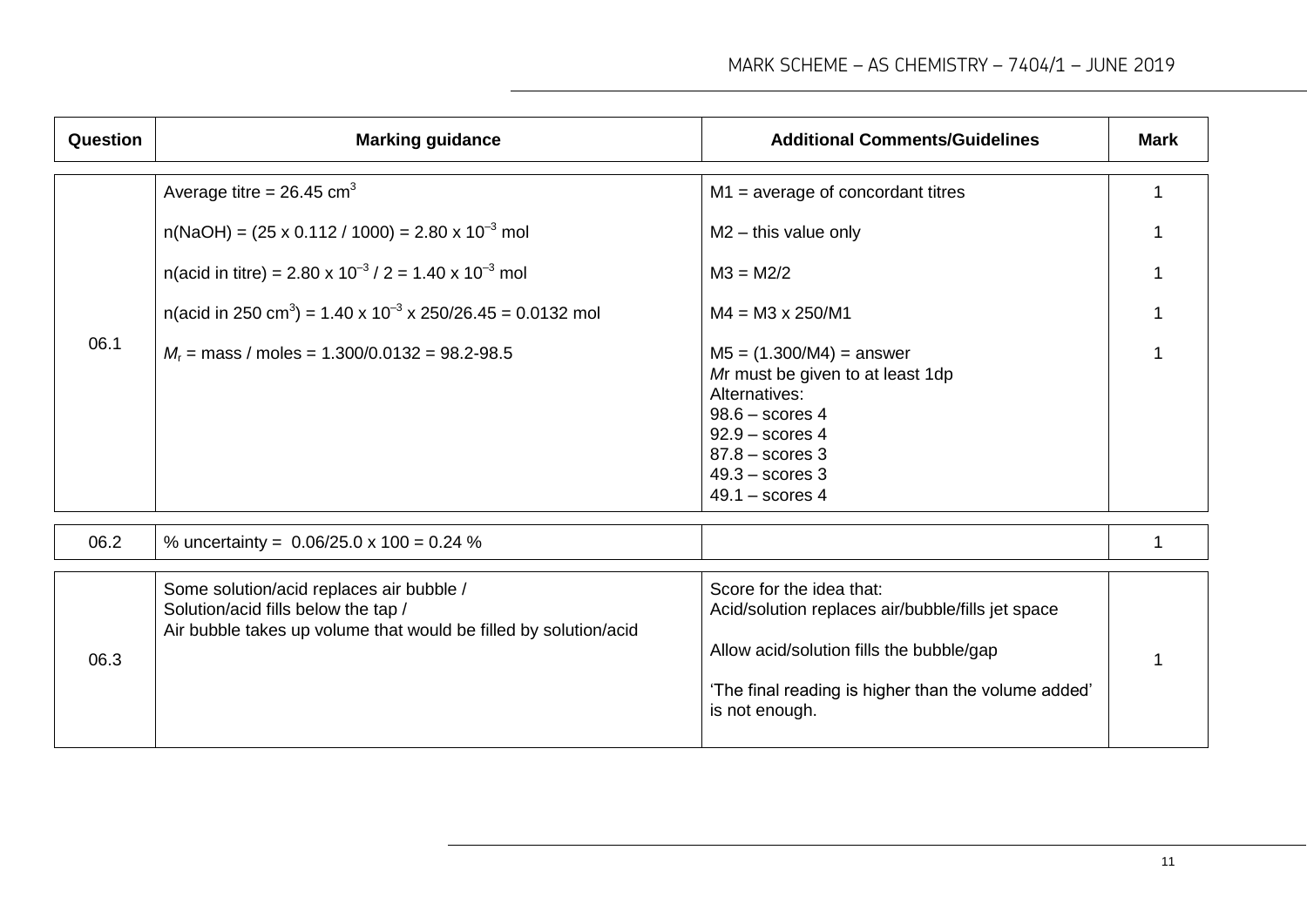| 06.4 | Does not react (with the alkali) / does not change the number of<br>moles (of alkali) | Allow water is a product / water is not a reagent |  |
|------|---------------------------------------------------------------------------------------|---------------------------------------------------|--|
|------|---------------------------------------------------------------------------------------|---------------------------------------------------|--|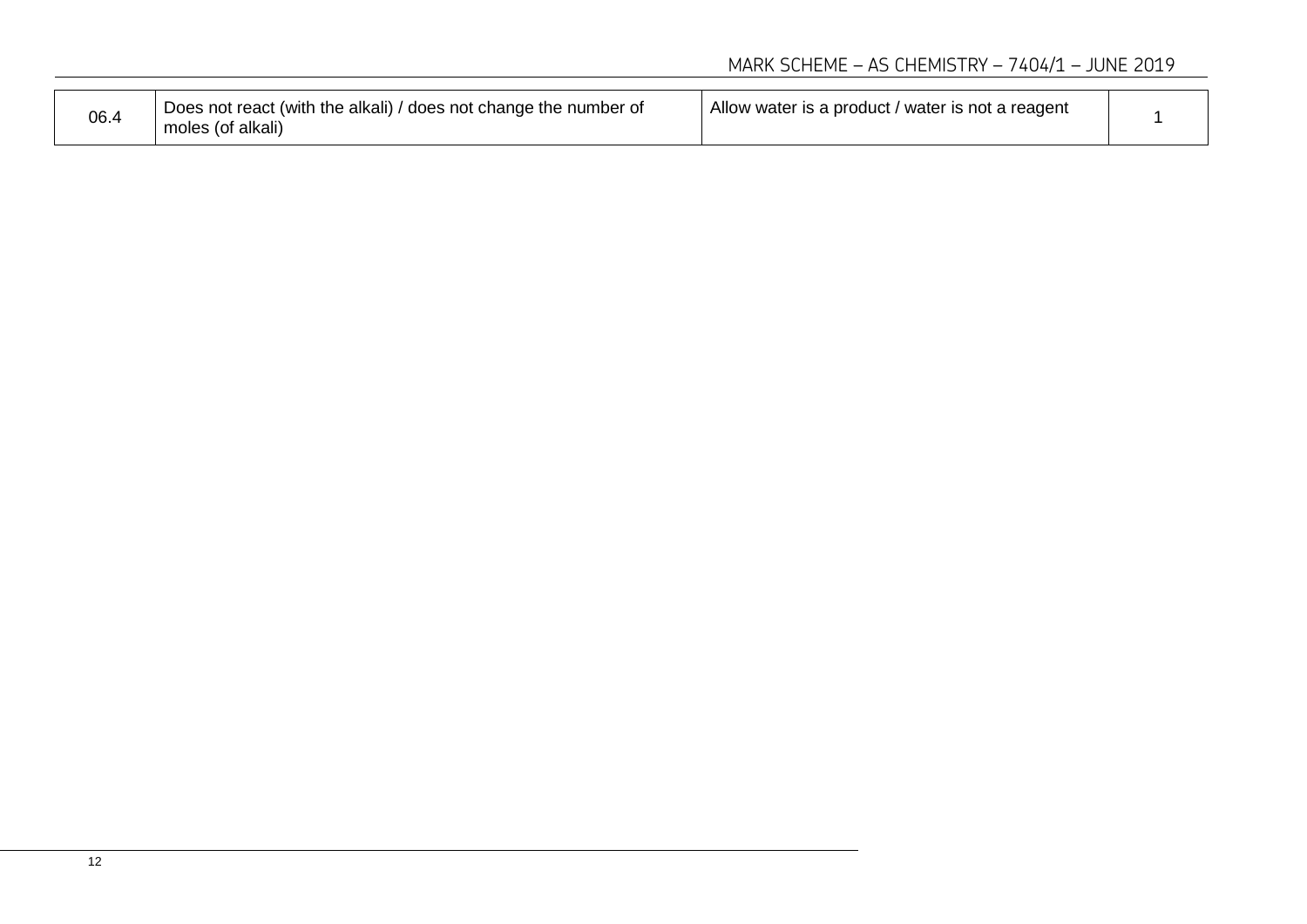| Question | <b>Marking guidance</b>                                                                                                                                                                                                                                                                                   | <b>Additional Comments/Guidelines</b>                                                                                                                                                                                                                                                                                                                     | Mark |
|----------|-----------------------------------------------------------------------------------------------------------------------------------------------------------------------------------------------------------------------------------------------------------------------------------------------------------|-----------------------------------------------------------------------------------------------------------------------------------------------------------------------------------------------------------------------------------------------------------------------------------------------------------------------------------------------------------|------|
| 07.1     | Equation: $2Mg + TiCl_4 \rightarrow Ti + 2MgCl_2$<br>Role: Reducing agent                                                                                                                                                                                                                                 | Allow multiples / ignore ss<br>Allow electron donor (not electron pair donor)                                                                                                                                                                                                                                                                             |      |
| 07.2     | M1 moles of water in 210 mg<br>$=$ mass / mr = 0.210 / 18<br>$= 0.0117$ mol ONLY<br>Equal to moles of magnesium hydroxide produced in stage one<br>M2: mass of $Mg(OH)_2 = 0.0117 \times 58.3 = 0.680 g$<br>M3: mass of MgO $=$ 3.2 - 0.68<br>$= 2.52$ g<br>M4: % of MgO = $2.52/3.2 \times 100 = 78.7\%$ | $M1$ = moles of water<br>$M2$ = mass of Mg(OH) <sub>2</sub> = M1 x 58.3<br>$M3$ = subtraction = $3.2 - M2$<br>$M4$ = answer to M3 x 100/3.2<br>Alternative correct alternative methods such as<br>$M1$ = moles of water<br>$M2$ = mass of Mg(OH) <sub>2</sub> = M1 x 58.3<br>$M3 = M2 \times 100/3.2$<br>$M4 = 100 - M3$<br>M4: Allow 78.7 – 78.8 or 79 % | 4    |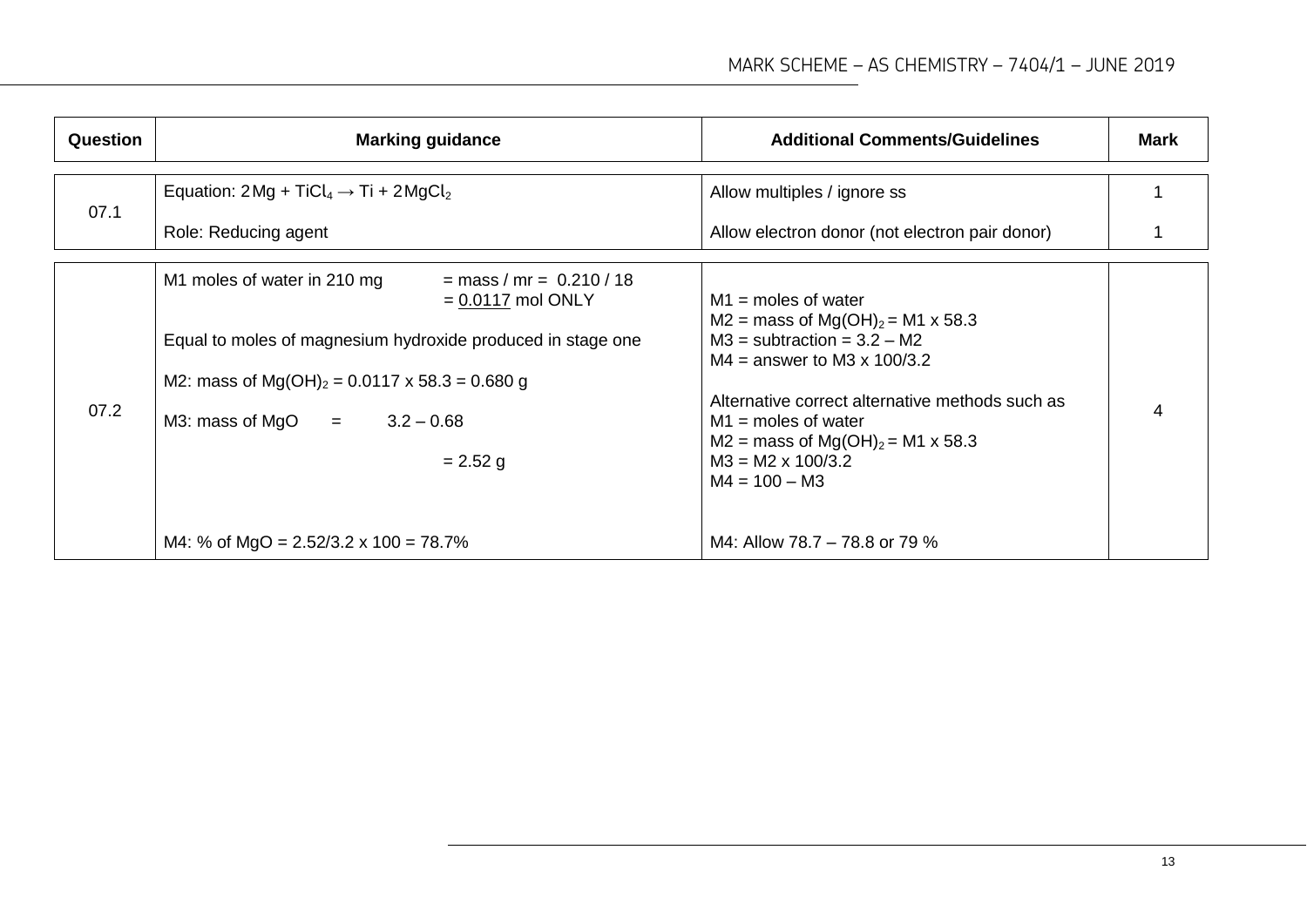| Question | <b>Marking guidance</b>                                                                                           | <b>Additional Comments/Guidelines</b>                                                  | <b>Mark</b> |
|----------|-------------------------------------------------------------------------------------------------------------------|----------------------------------------------------------------------------------------|-------------|
|          | Reagent: $H_2SO_4$ / $Na_2SO_4$ / any soluble sulfate                                                             | If reagent incorrect then cannot score observations<br>(ignore conc for $H_2SO_4$ )    |             |
| 08.1     | Observation with NaCl: no (visible) change<br>Observation with BaCl <sub>2</sub> : white ppt / white solid formed | If reagent incomplete (e.g. $SO_4^2$ ), then lose M1 but<br>mark on                    |             |
|          |                                                                                                                   | Allow "no reaction","nvc","no change";                                                 |             |
|          |                                                                                                                   | Do not allow "nothing", "no observation" and<br>observations by omission (e.g. no ppt) |             |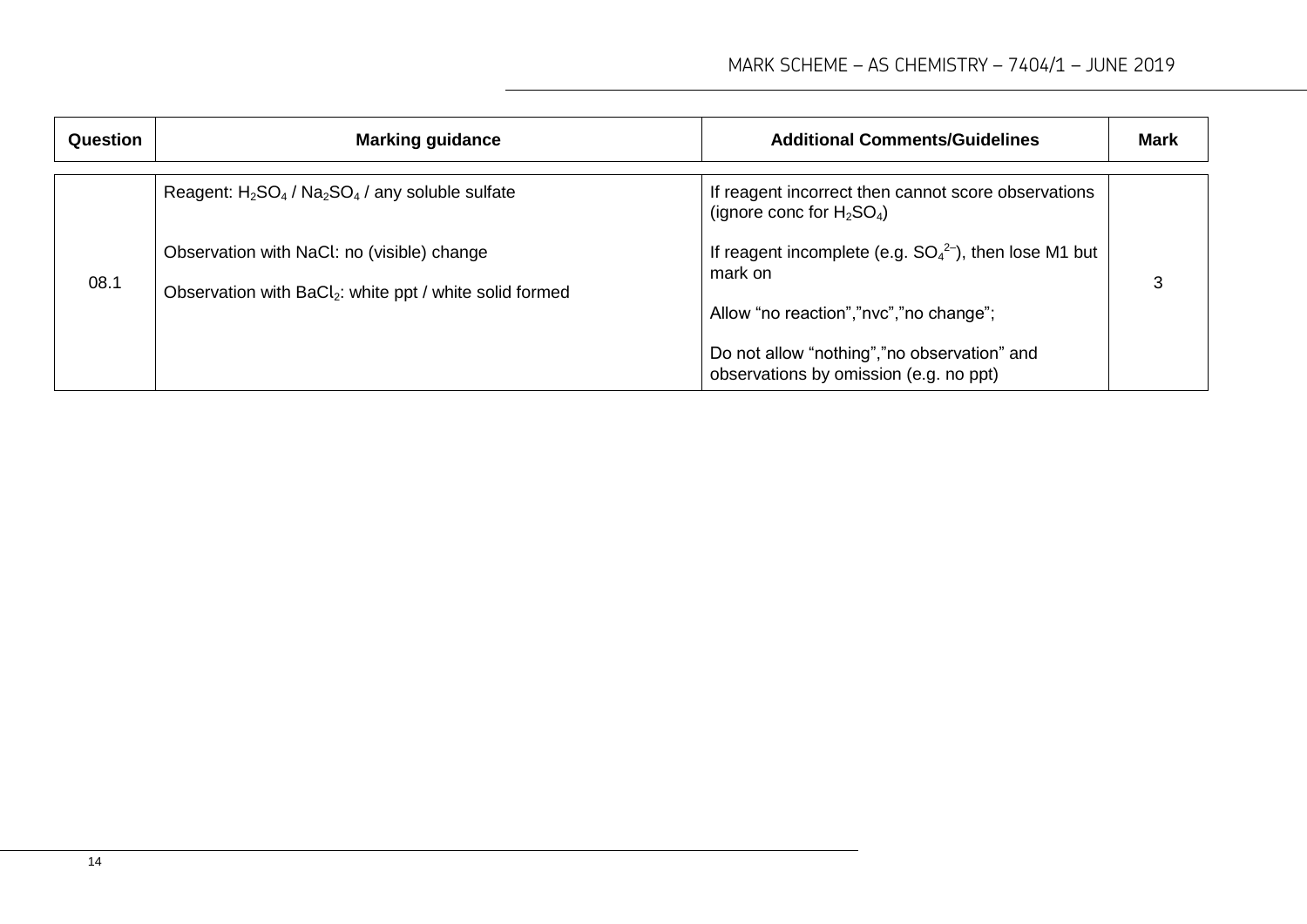|      | Reagent: $H_2SO_4$ / HCl / HNO <sub>3</sub><br>Observation with NaCl: no (visible) change<br>Observation with Na <sub>2</sub> CO <sub>3</sub> : effervescence/bubbles/fizzing | If reagent incorrect then CE=0<br>If reagent incomplete (e.g. $H^+$ ), then lose M1 but<br>mark on.<br>If reagent is acid and limewater, lose M1, but mark<br>on.<br>Allow "no reaction"; Do not allow "nothing"<br>Allow $(CO_2)$ gas produced<br>Allow "no reaction","nvc","no change"; Do not allow<br>"nothing","no observation" and observations by<br>omission (e.g. no fizzing) |   |
|------|-------------------------------------------------------------------------------------------------------------------------------------------------------------------------------|----------------------------------------------------------------------------------------------------------------------------------------------------------------------------------------------------------------------------------------------------------------------------------------------------------------------------------------------------------------------------------------|---|
| 08.2 | <b>OR</b><br>Reagent: acidified AgNO <sub>3</sub>                                                                                                                             | If reagent = $AgNO3$ (not acidified) – do not allow<br>reagent mark, but allow white ppt for observation<br>with NaCl and white ppt for observation with<br>$Na2CO3$ (do not allow nvc for $Na2CO3$ )<br>If acid given as HCl with AgNO <sub>3</sub> , then do not allow<br>reagent mark, but mark on.                                                                                 | 3 |
|      | Observation with NaCl: white ppt / white solid formed<br>Observation with Na <sub>2</sub> CO <sub>3</sub> : effervescence/bubbles/fizzing                                     | Ignore references to ppt for observation with<br>Na <sub>2</sub> CO <sub>3</sub><br>Allow $(CO2)$ gas produced<br>Allow "no reaction","nvc","no change"; Do not allow<br>"nothing","no observation" and observations by<br>omission (e.g. no ppt / no fizzing)<br>Allow alternative reagents (e.g. $BaCl2$ ) that would<br>distinguish in a single reaction.                           |   |